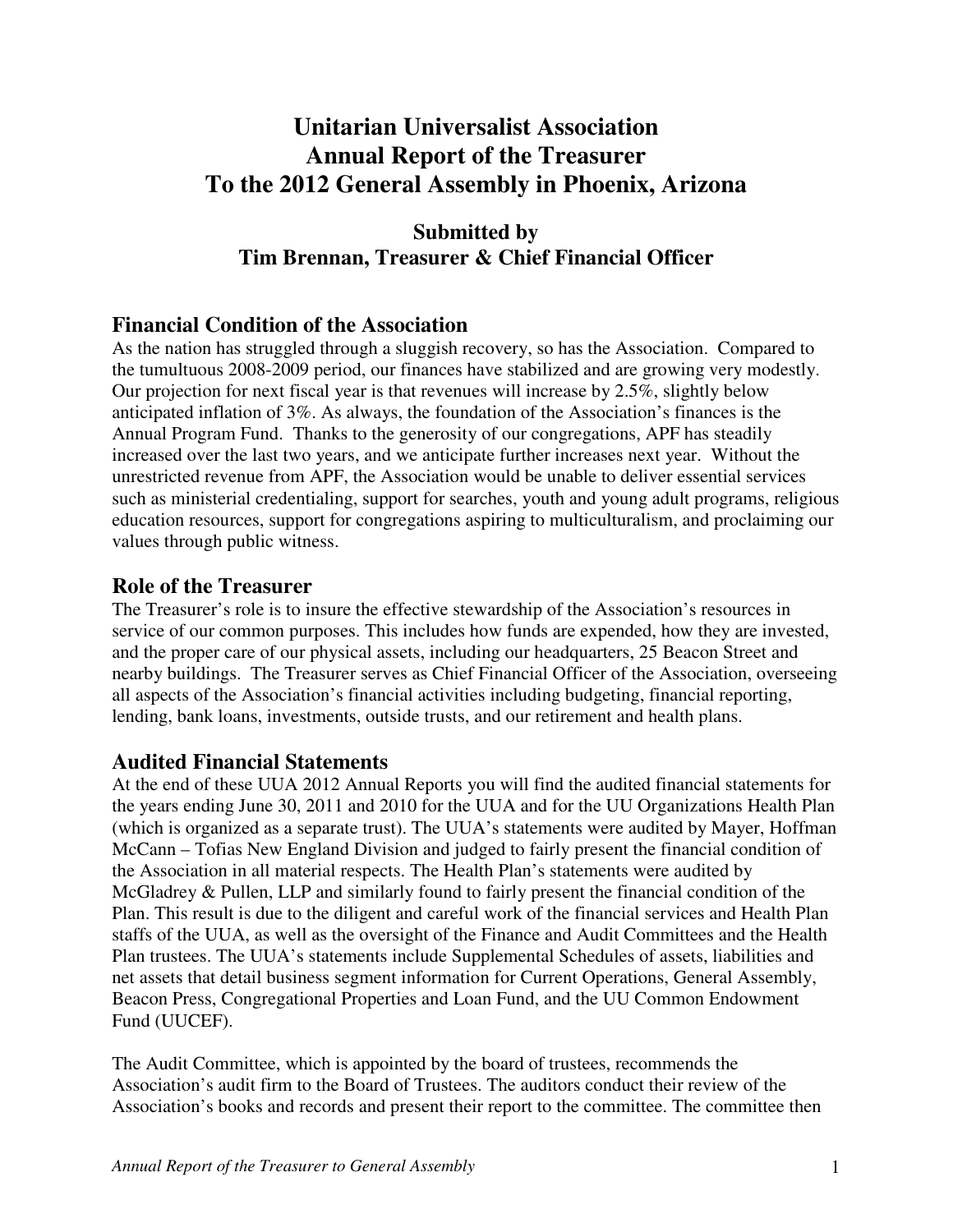reports these results to the full board. The staff does not select the auditors nor is the report directed to them.

## **Operating Budgets**

Unlike the last three years, we are anticipating that the improving economy and a new focus on core fundraising will lead to a modest increase in revenue for Fiscal Year 2013. Most of the growth is anticipated to come from the Annual Program Fund to which our professional fundraising team will be devoting additional resources. At the same time, we expect bequests to decline to historical averages, endowment income to increase at just under inflation, and major gifts to be flat compared to last year.

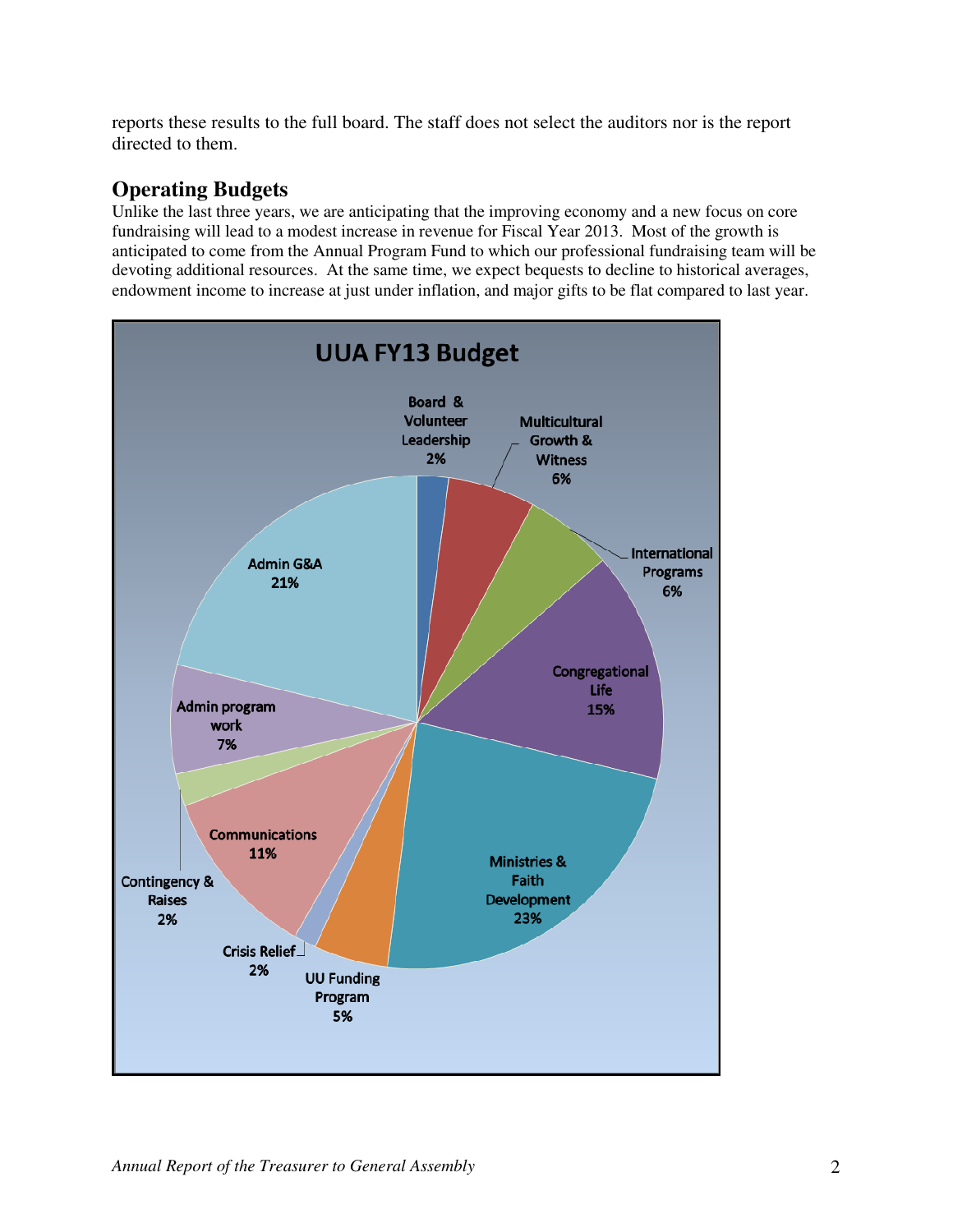The following pie chart shows how the UUA budget is allocated among governance (board and volunteer committees), general and administrative expenses (G&A), and program activities.



Therefore, in order to devote resources to programs that are in support of the President's priorities and aligned with the Global Ends, resources had to be reallocated within the budget. The Fiscal Year 2013 budget is shaped by the following key priorities:

- A 3% cost of living raise for staff starting January 1, 2013. (The previous raise was January1, 2012.)
- Implementation of recommendations from the Strategic Review of Ministry.
- Hiring of a fundraiser to focus on foundation grants for Beacon and UUA.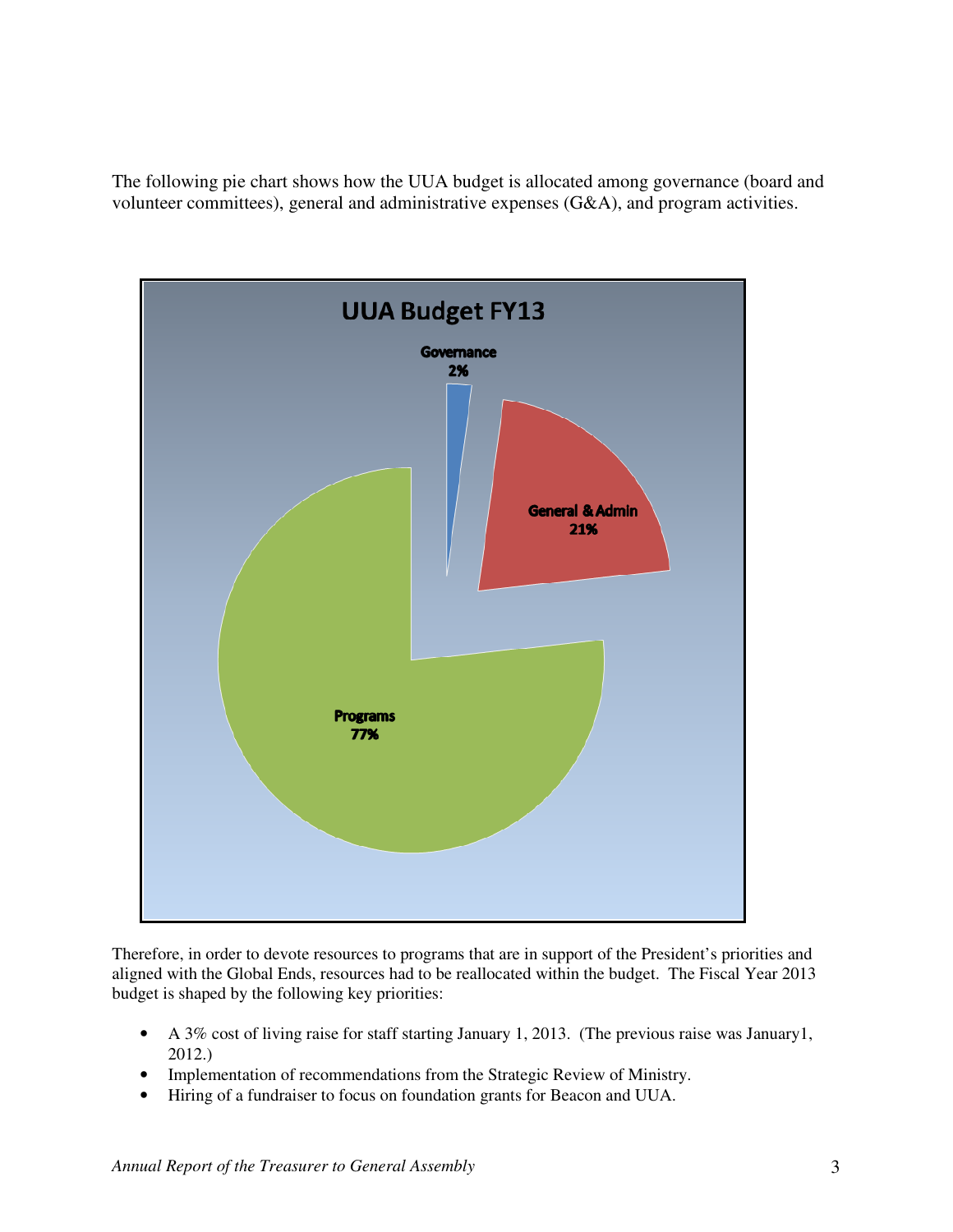- UUA-UUSC Joint Venture for service learning opportunities through the College of Social Justice.
- Implementation of recommendations from the Comprehensive Communications Review.
- Resources for Congregations and Beyond.
- Funding for core programs and essential services.

## **UU Common Endowment Fund**

The UU Common Endowment Fund holds the Association's endowment (including both restricted and unrestricted funds), trusts invested on behalf of others (principally congregations), and funds invested by congregations and other UU organizations. The UUCEF is organized as a unitized common fund, which means it operates like a mutual fund with investing organizations (including the UUA) purchasing units and sharing proportionally in the income, gains, losses, and expenses of the fund.

As of March 31, 2012 the UUCEF held assets valued at \$143 million. Just under \$75 million is the Association's endowment, both restricted and unrestricted, \$12 million is held in trust for the benefit of congregations, and the balance represents investments from congregations and other related organizations of \$56 million. Individuals may not invest in the UUCEF. So far in FY12, 20 new congregations invested their assets in the Fund representing \$7 million in new investments from congregations. Three congregations withdrew from the Fund.

#### UUCEF Performance compared to like-sized endowments Periods ending 3/31/12

|                                                             | 1 Year | 3 Years | 5 Years |
|-------------------------------------------------------------|--------|---------|---------|
| Percentile rank<br>$1 =$ highest $1\%$ $100 =$ lowest $1\%$ | 48     | 13      | 11      |

For the 12 months ending March 31, the Fund gained 3.4% net of all fees and expenses compared to a weighted average benchmark of 1.2% in an extremely volatile market. The UUA's investment consultants, New England Pension Consultants, compare the performance of the UUCEF to a large group of other nonprofit endowments of roughly the same size. Over the last one-year period, the fund ranked in the top half of the endowments in the comparison group, and over the three-year period, in the top 13%.

At its April meeting, the UUA Board of Trustees voted to form a new legal entity to hold the assets of the UU Common Endowment Fund. The new organization will be a limited liability company fully under the control of the UUA Board. The purpose of the new structure is to insulate the congregations' assets from the UUA's liabilities, thus providing a more secure investment structure. Under the guidance of legal counsel, we are now applying for nonprofit, charitable status for the new LLC, a process which could take up to nine months. No assets will be moved to the new entity without the expressed written permission of each congregation.

Under the oversight of the Investment Committee, the UUCEF pursues a goal of achieving longterm real returns (after inflation) sufficient to allow regular distributions while maintaining the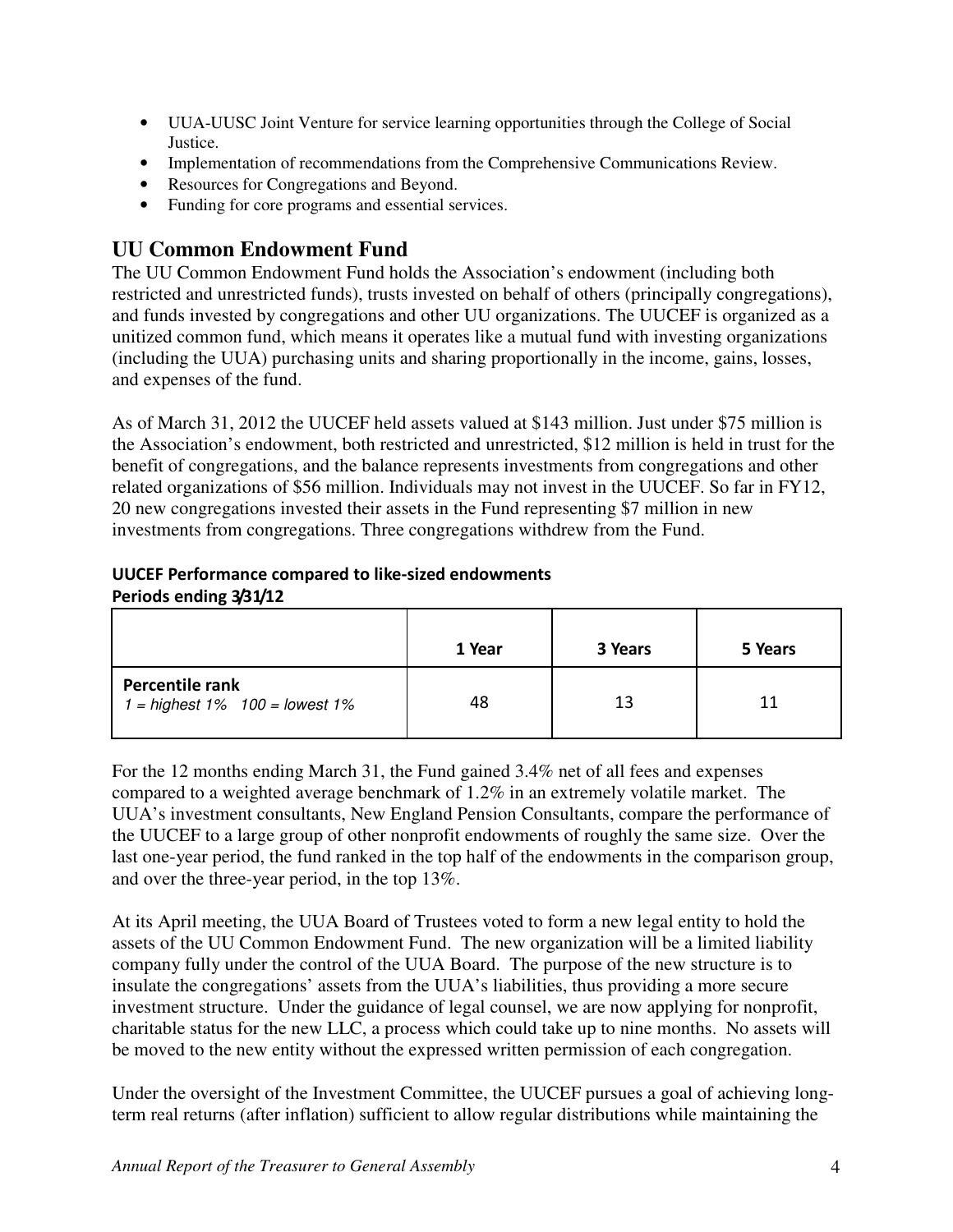purchasing power of the corpus within a moderate risk tolerance. It pursues this goal through diversification – diversification among asset classes (large cap equities, small cap equities, fixed income, high-yield fixed income, global tactical asset allocation funds (GTAA), and hedge funds), geography (U.S., developed international, emerging markets), and managers (the UUCEF uses 15 money management firms, each with its own specialty).

During FY12 the Investment Committee voted to allocate 3% of the fund to emerging market local currency debt and to reduce the number of managers in the international equity space. These changes will be executed over the summer. The Investment Committee pursues its longterm investment strategy by focusing on asset allocation targets, manager selection, and the incorporation of UU values into its investment decisions.

The Investment Committee and the Committee on Socially Responsible Investing (CSRI) have worked together to strengthen the UUCEF's socially responsible investing (SRI) practices. Currently, 100% of domestic stocks held directly by the UUCEF are screened. In addition, core fixed income and one of our two international funds screen out tobacco and/or weapons. The Dimensional Fund is fully screened, and Boston Common Asset Management manages approximately one-third of the UUA's developed international equities in a way that is consistent with our values. The balance of the Fund's investments is in pooled vehicles where the UUA's investments are co-mingled with those of other institutions so that the UUA cannot control the individual securities included.

The UUA is an active shareholder, witnessing for social justice through its ownership position in companies. During the 2011-2012 shareholder season, the UUA engaged with nine companies addressing several issues. Two companies – Walmart and Verizon – agreed to add gender identity/expression non-discrimination policies as a result of our action.

The Association encourages member congregations, districts and affiliates to invest endowment funds in the UUCEF along with the UUA's endowment. Investing with the UUA offers the advantage of investment and administrative stability, broad diversification, professional investment guidance, and the oversight of the Association's Investment Committee.

## **Retirement Plan**

The UU Organizations Retirement Plan has approximately 2,800 participating individuals with investments of \$214 million as of March 31, 2012 compared to \$128 million at the low point in March 2009. This includes active participants, retirees and survivors, and individuals who are no longer employed by a UU organization, but have kept their funds in the Plan. The average plan participant is 55 years old and has an account balance of \$65,000.

During this fiscal year, the UUA Board of Trustees voted to establish the Retirement Plan Committee whose sole responsibility is the oversight of our retirement plan. The committee is advised by Fiduciary Investment Advisors, a leading investment consulting firm.

## **Holdeen Trusts**

Under the terms of the Holdeen and certain other trusts, the Association has a right to receive and to use the income earned on the trust assets for designated purposes, but the principal itself will never be available to the Association nor does the UUA control how these funds are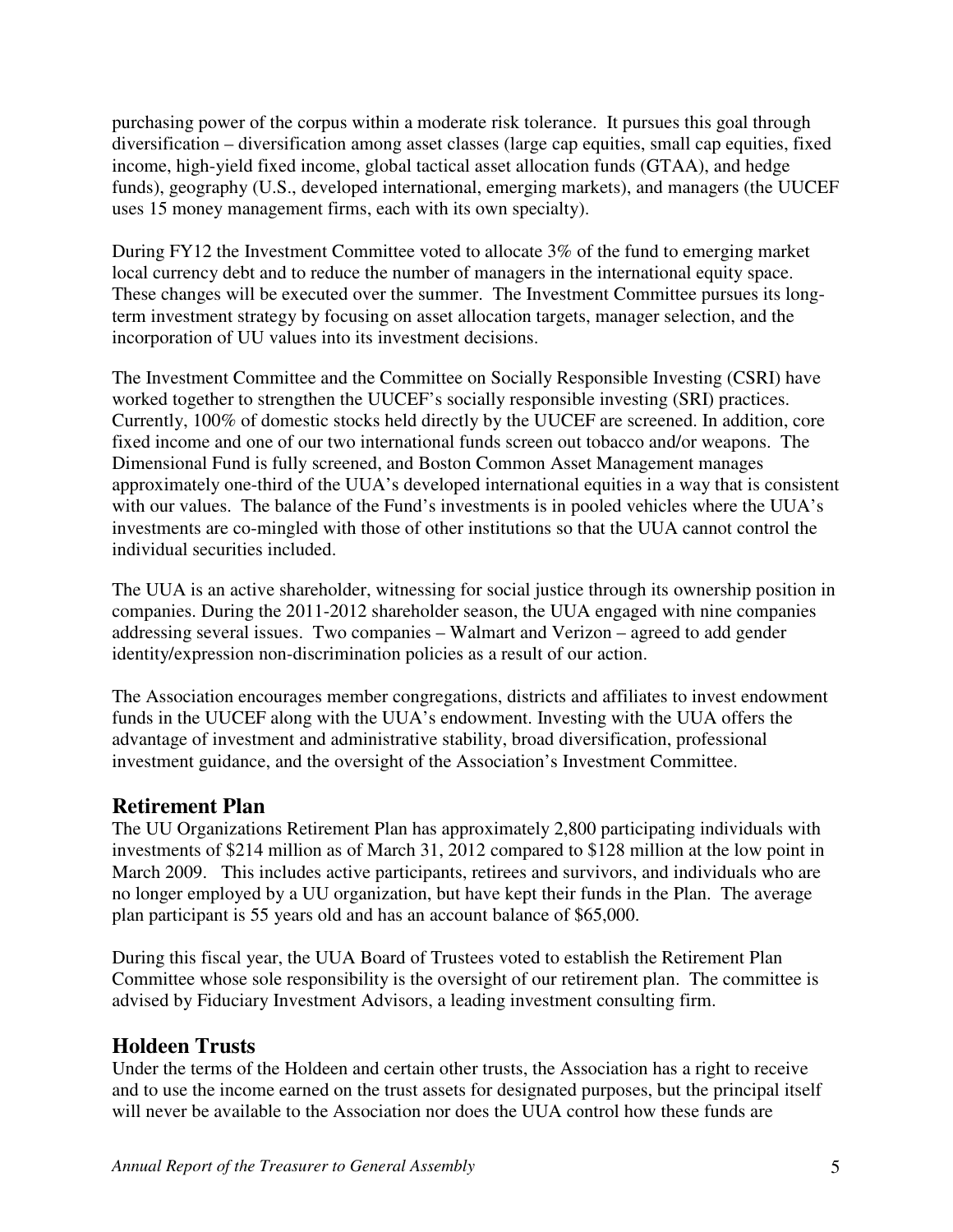invested. The Holdeen Trusts are used primarily to support the Association's international work including the Holdeen India Program. As of March 31, 2012, the Holdeen Trusts were valued at \$31 million.

### **Stewardship of Physical Assets**

The UUA, and before it the American Unitarian Association, have occupied our venerable headquarters at 25 Beacon Street since 1927. While many who visit 25 have the impression that it was a  $19<sup>th</sup>$  century residence converted to office use, in fact it was built as an office building specifically for the AUA. Over the years, we have acquired other buildings on Beacon Hill to accommodate our needs. While our facilities staff has worked diligently to keep our facilities in good repair, they are now in need of major systems upgrades including the roof, windows, elevator, and HVAC systems. These would require significant investment.

Meanwhile, it has become clear that having offices and meeting space in three different buildings on fourteen floors is not efficient or conducive to collaboration. Therefore, at the April Board meeting, the Administration and the Board reached a consensus that we should begin a search for a new headquarters building in Boston. When the Administration finds a suitable building, it will make a recommendation to the Board for the final decision. It is likely that a move will not take place for 18 to 24 months.

### **Future Priorities**

Over the coming year, I look forward to working with the Financial Advisor, the Board of Trustees, and UUA committees to address the following issues:

- Implementing the new legal structure for the Common Endowment Fund
- Overseeing the search for a new headquarters facility
- Expanding our shareholder advocacy on the issues of food and immigration